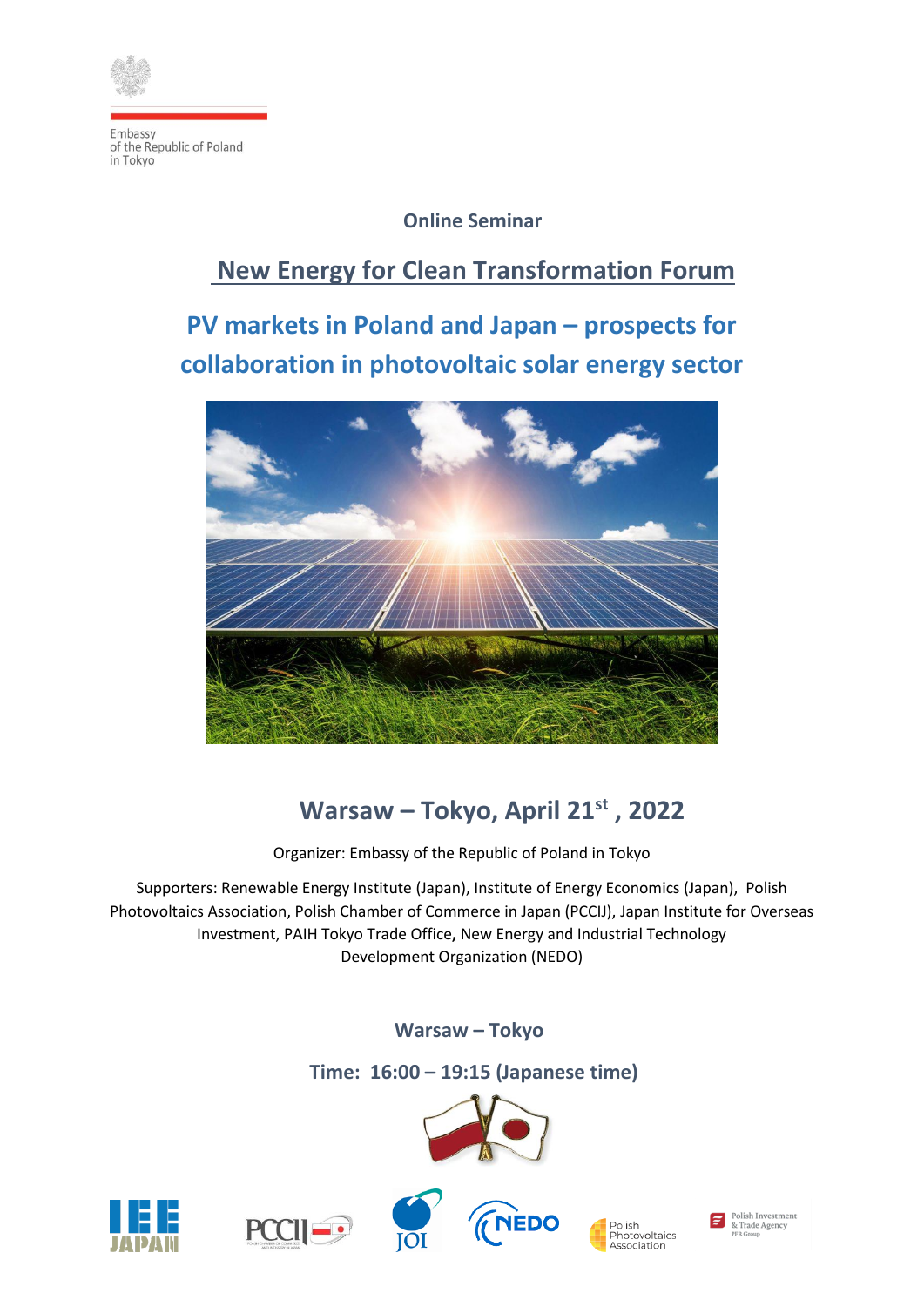

# **09:00 -12:15 (Polish time)**

# **Language: English**

## **Programme**

### **Moderator:**

- Mr. Maciej M. Sokołowski, PhD, DSc (Meiji University/ University of Warsaw)
- **Welcome address**:
- $\bullet$  **16:00 16:10** 09:00 09:10
	- **Mr. Paweł Milewski**, Ambassador of the Republic of Poland in Japan
	- **Mr. Izuru Kobayashi,** Deputy Commissioner, Agency for Natural Resources and Energy, Ministry of Economy, Trade and Industry
	- **Key-note speech**
- **16:10 – 16:25** 09:10 09:25
	- **Mr. Tomas Kåberger,** Chair of Executive Board, Renewable Energy Institute, Japan

"Photovoltaic solar energy and its role in the green revolution"

#### **1. Where is PV market heading?**

 $\bullet$  **16:25 – 16:45** 09:25 – 09:45

## **Presentations (2 x 10 minutes)**

- **POLAND: Mr. Marcin Ścigan,** Director, Department of Renewable Energy Sources Ministry of Climate and Environment of Poland
- **JAPAN: Mr. Yasushi Ninomiya**, PhD, Senior Researcher, Institute of Energy Economics, Japan

**2. PV market access for foreign investors – permits, tax incentives, financing, auction systems** 









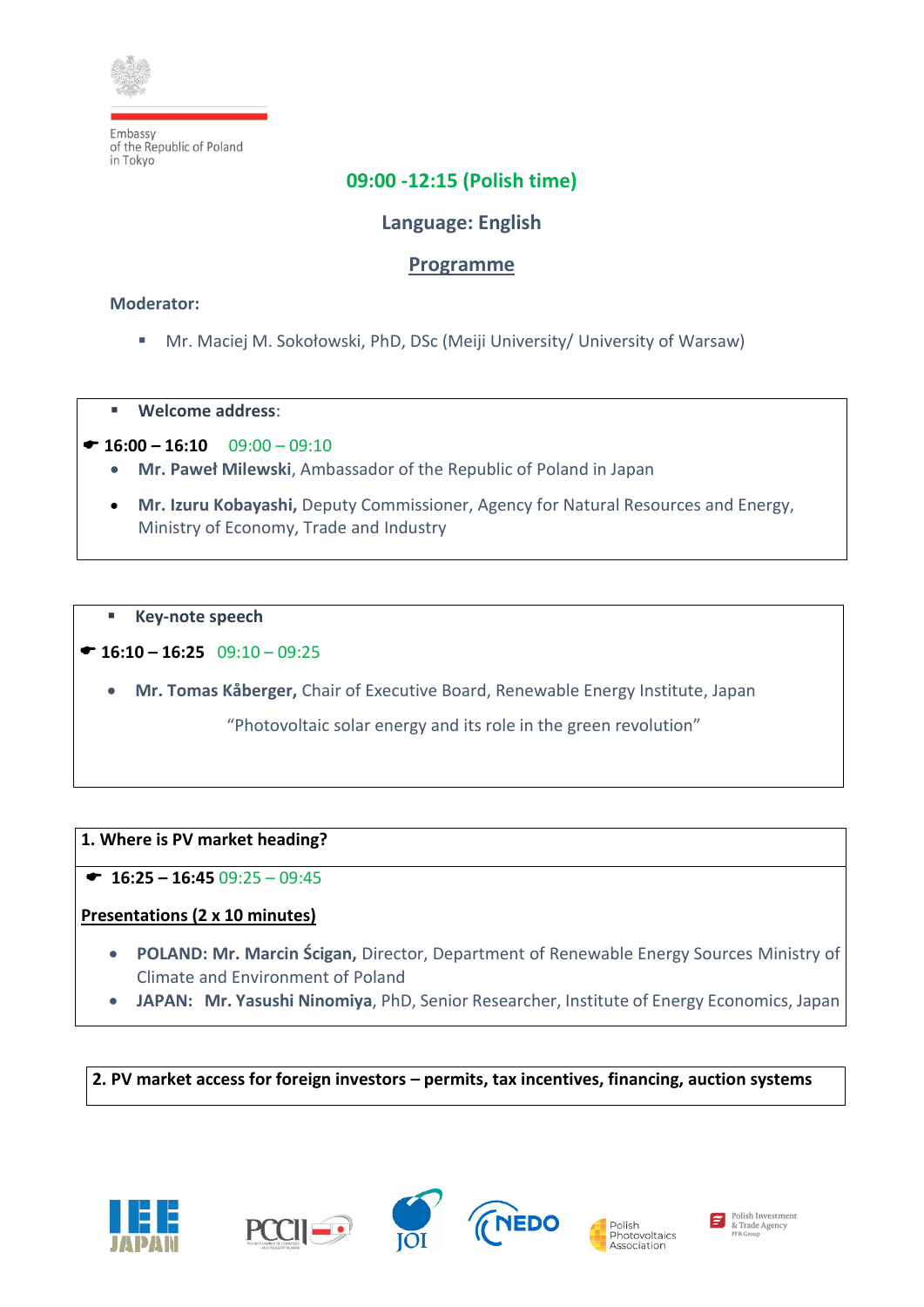

l  **16:45 – 17:05** 09:45 – 10:05

## **Presentations (2 x 10 minutes)**

- **POLAND: Mr. Wojciech Wrochna,** Partner, Head of Energy, Natural Resources & Chemicals, [Kochanski & Partners](https://www.legal500.com/firms/15556-kochanski-partners/16101-warsaw-poland/)
- **JAPAN: Mr. Naoaki "Nick" Eguchi**, Partner, Baker McKenzie

### $\bullet$  **17:05 – 17:30** 10:05 – 10:30

### **Panel discussion I (25 minutes)**

Participants:

**1. Mr. Tomas Kåberger,** Chair of Executive Board, Renewable Energy Institute, Japan

**2. Mr. Marcin Ścigan,** Department of Renewable Energy Sources, Ministry of Climate and Environment of Poland

**3. Mr. Wojciech Wrochna,** Partner, Head of Energy, Natural Resources & Chemicals, [Kochanski &](https://www.legal500.com/firms/15556-kochanski-partners/16101-warsaw-poland/)  [Partners](https://www.legal500.com/firms/15556-kochanski-partners/16101-warsaw-poland/)

**4. Mr. Naoaki "Nick" Eguchi,** Partner, Baker McKenzie

**5. Mr. Yasushi Ninomiya, PhD,** Senior Researcher, Institute of Energy Economics, Japan



#### **3. Technological developments**

## $\bullet$  **17:40** – **18:10** 10:40 – 11:10

## **Presentations (3 x 10 minutes)**

- **JAPAN:** 
	- **- Mr. Masakazu Sugiyama,** Professor, Research Center for Advanced Science and Technology, The University of Tokyo **"**Multi-junction solar cells for mobility/BIPV applications and solar hydrogen production"
- **POLAND:**









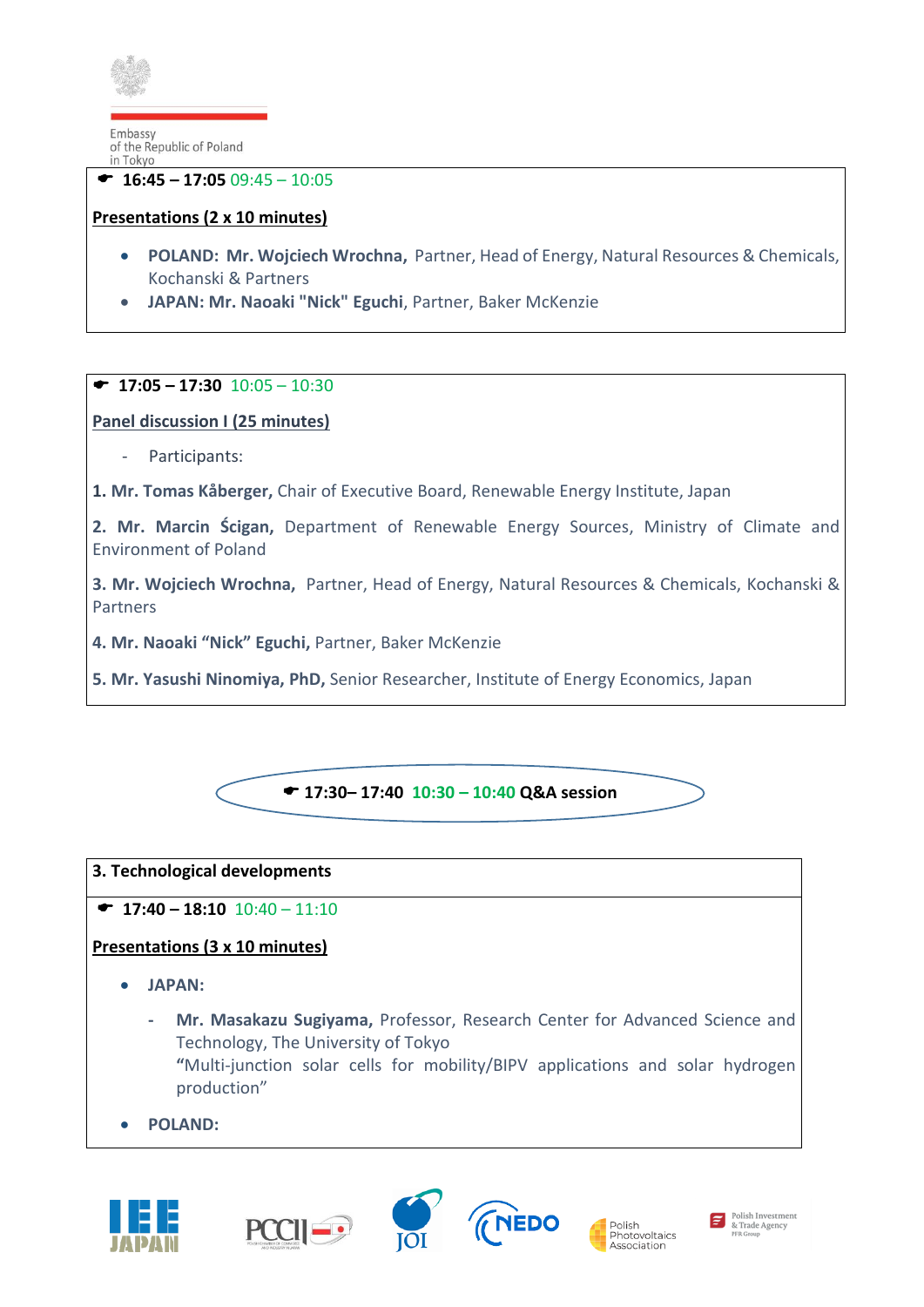

l **- Mr. Kazimierz Drabczyk**, Associate Professor, D.Sc., Ph.D., Engineer, Institute of Metallurgy and Materials, Science Polish Academy of Sciences, Photovoltaic Laboratory

 "Luminescent Solar Concentrators for packaging processes in photovoltaic modules"

 **- Ms. Grażyna Kulesza-Matlak**, Ph.D., Engineer, Institute of Metallurgy and Materials, Science Polish Academy of Sciences, Photovoltaic Laboratory " Chemical surface modification of crystalline silicon for use in silicon and tandem solar cells"

### **4. International cooperation in PV sector in Poland and Japan**

### $\bullet$  **18:10 – 18:30** 11:10 – 11:30

### **Presentations**

- **JAPAN:** 
	- **- Mr. Mitsuhiro Yamazaki,** Director, Solar Energy Systems, New Energy and Industrial Technology Organization (NEDO) "NEDO's Photovoltaic R&D activities"
- **POLAND:** 
	- **- Ms. Irena Gajewska,** Director, Polish Photovoltaics Association
	- **Ms. Olga Malinkiewicz,** CTO Saule Technologies

**"**Perovskite photovoltaic cells as a sustainable energy source that can help to solve the global humanitarian crisis"

## $\bullet$  **18:30 – 18:55** 11:30 – 11:55

**Panel discussion II (25 minutes)** 

Participants:

**1.Mr. Kazimierz Drabczyk**, Associate Professor, D.Sc., Ph.D., Engineer, Institute of Metallurgy and Materials, Science Polish Academy of Sciences, Photovoltaic Laboratory

**2. Ms. Grażyna Kulesza-Matlak**, Ph.D., Engineer, Institute of Metallurgy and Materials, Science Polish Academy of Sciences, Photovoltaic Laboratory

**3. Mr. Mitsuhiro Yamazaki,** Director, Solar Energy Systems, New Energy and Industrial Technology Organization (NEDO)